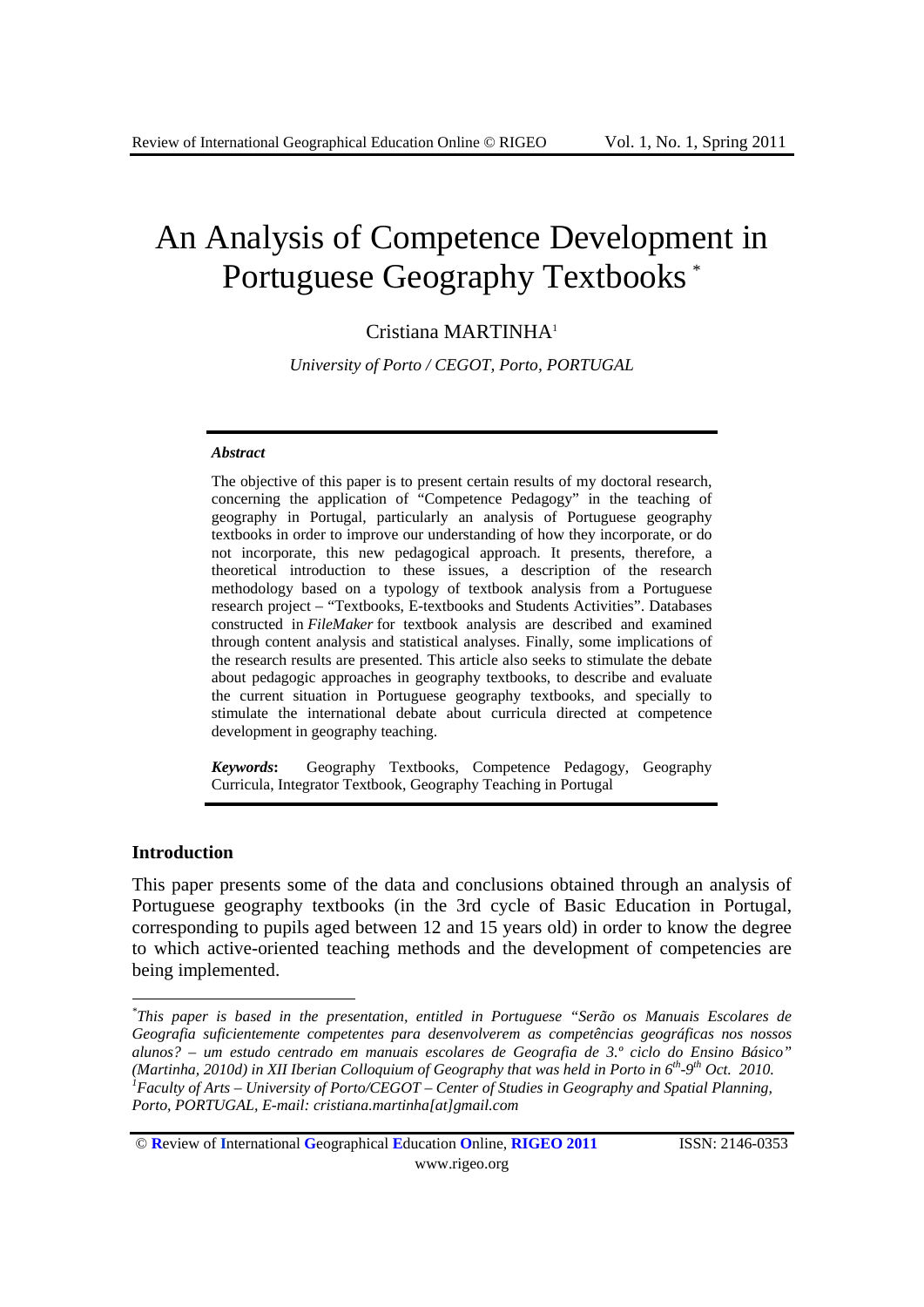Review of International Geographical Education Online © RIGEO Vol. 1, No. 1, Spring 2011

As we have stated in other contexts, *"any educational researcher who begins with the challenge of "research in textbooks" faces with the problem of the enormous volume of publications related to this theme […] demonstrating the importance that the scientific community has in it. Internationally, projects and research institutions about textbooks research such as Project MANES* (http://www.uned.es/manesvirtual /portalmanes.html available in 05.01.11)*, Institut Georg Eckert (*http://www.gei.de  $/$ index.php?id=794&L=0&id=abbilder available in 05.01.11) *or IARTEM International Association for Research on Textbooks and Educational Media*  (http://www.iartem.no/ available in 05.01.11) *amongst others"* are instructive. (Martinha, 2010b – author's translation and actualization)*.* In this context, important studies have also been made by UNESCO (UNESCO, 2005a, 2005b).

According to recent research studies (Roegiers and De Ketele, 2004 and Peyser, Gérard and Roegiers, 2006) textbooks, apart from what is often considered, may be an element of effective application of *the development of competencies,* that is, an integration of acquired skills and not an "obstacle" to its application, as they are sometimes considered, because as reported by Peyser, Gérard, Roegiers (2006) *"the traditional textbook image is just about the opposite of the integration concept".* 

So, in research on textbooks, there are several approaches that we can follow in this field. One approach, which currently receives considerable attention from researchers, is related to the dimension of "teaching methodology" in analyses about the degree of correlation between the pedagogical guidelines, which influence the development of textbooks, and the reality that these textbooks provide.

It is important here to highlight the words of Roegiers and De Ketele (2004) who said that the *"problem of the introduction of a pedagogy of integration in textbooks is presented in a different way as to the way it was put in the curriculum for class practices or practices acquisitions assessment* (in Roegiers and De Ketele, 2004 [author's translation]). Whilst indicating the steps for setting up an *integrator textbook,* which according to these authors are: definition of some contents, insertion of some integration activities, elimination of redundant contents and inclusion of specific activities for competencies development and restructuring of textbooks.

Research that follows this line is currently being developed by the project "Textbooks, e-Textbooks and Students Activities" for various school subjects in Portugal, including, Geography, in which we collaborate. Indeed, the existence of organized research in this area clearly shows the importance that the scientific community, teachers, and society give to this issue.

Strongly related to this issue of promoting the use of "more active" methodologies in textbooks, there are some studies that are aimed at understanding how textbooks can develop PBL - Problem Based Learning - that from the point of view of theory relates largely to Competence Pedagogy*.*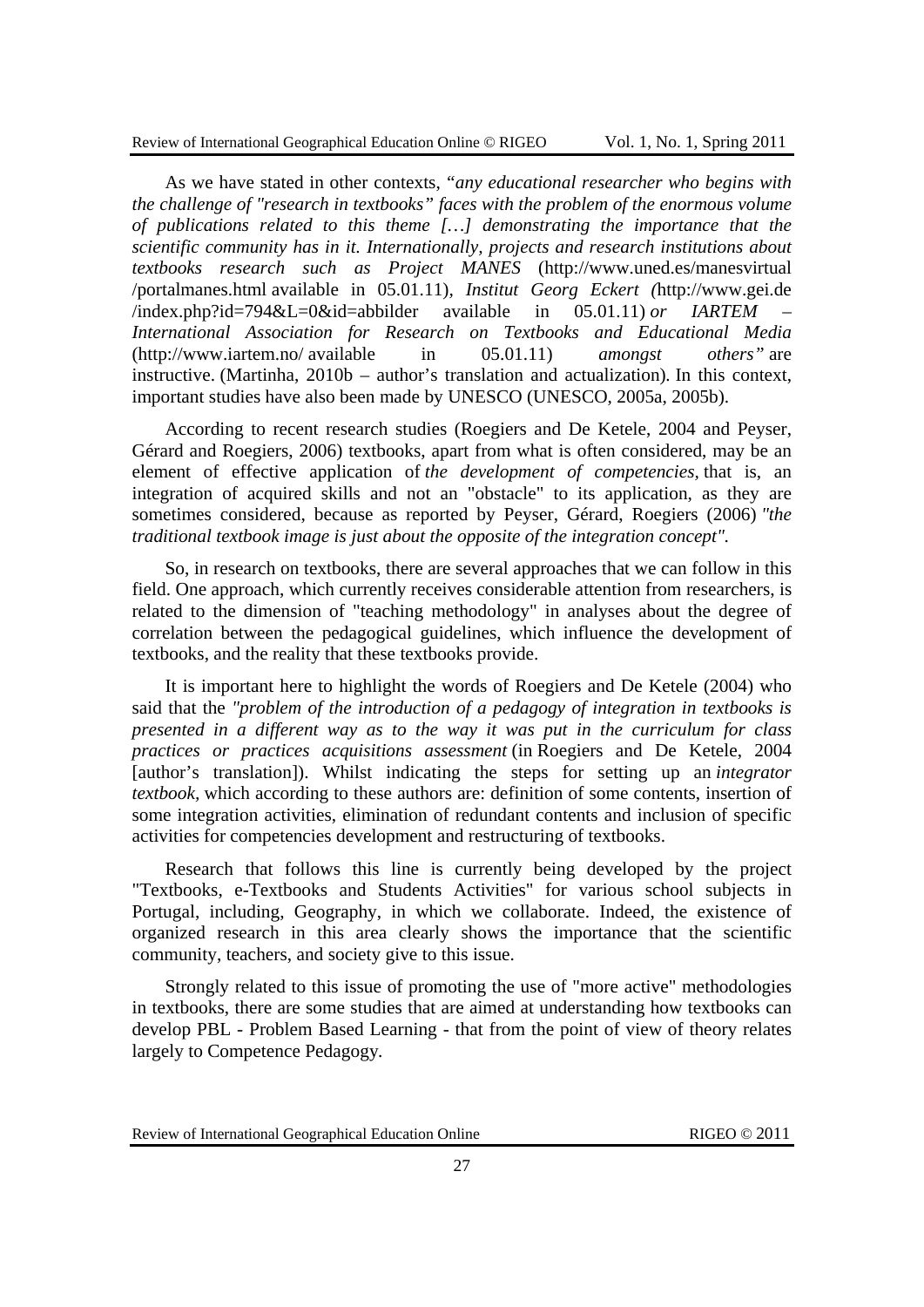## *MARTINHA, C. / An Analysis of Competence Development in Portuguese Geography Textbooks*

An important and interesting historical review on the research of textbooks was conducted by Norman Graves and Brendan Murphy, who argued that *"despite the recent growth of access to multimedia and the Internet, the textbook remains the principal teaching resource used in the geography classroom"* (Graves and Murphy, 2000)*.* 

Indeed, François Gérard recently made a presentation about the issue of the development of competencies in textbooks (Gérard, 2010) and in this context, textbooks portray themselves as being "mediators" of the curriculum as it is reported by John Hopkin who says that "*authors and publishers are very influential in mediating National Curriculum policy"*(Hopkin, 2001).

Thus, with the implementation of a curriculum geared towards the development of competencies in Portugal, embodied in the *National Curriculum for Basic Education* of 2001 and in the *Guidelines of the Geography Curriculum – 3rd Cycle* of 2001, there is now, a need for a reflective analysis of the repercussions in geography textbooks.

Therefore, with the aim of understanding this aspect in geography textbooks, a set of 18 Portuguese geography textbooks was selected for analysis, to consider those that were published as a complete collection for the course of studies being used in the academic year 2009/2010. These textbooks were analyzed using a database constructed specifically for this purpose (in *FileMaker)* using the same categories of analysis applied in Duarte et al. (2008, pp. 10-11).

After registering the analysis of the activities from the textbooks in the database, a statistical and content analysis was conducted.

Amongst the various conclusions made by this analysis, the following, in particular can be highlighted:

- The number of activities varies greatly from textbook to textbook, with situations in which the values in one textbook are about double that of another, also there are demonstrations of different approaches, which the authors should question the usage of activities in geography textbooks;
- In general terms, what dominates Portuguese geography textbooks are very straightforward, less cognitively demanding, and less "challenging" activities for pupils to do. The most demanding activities, those which appeal to problem solving, such as project work, discussion and research, have a very low weight, ranging between 1% and 8%, depending on the textbook.

As a corollary to this research, we present a reflection on the adequacy of geography textbooks in terms of the principles of "Competence Pedagogy" based on the results and information that were collected throughout the analysis process of the textbooks selected for this investigation (for example, the fact that almost all of these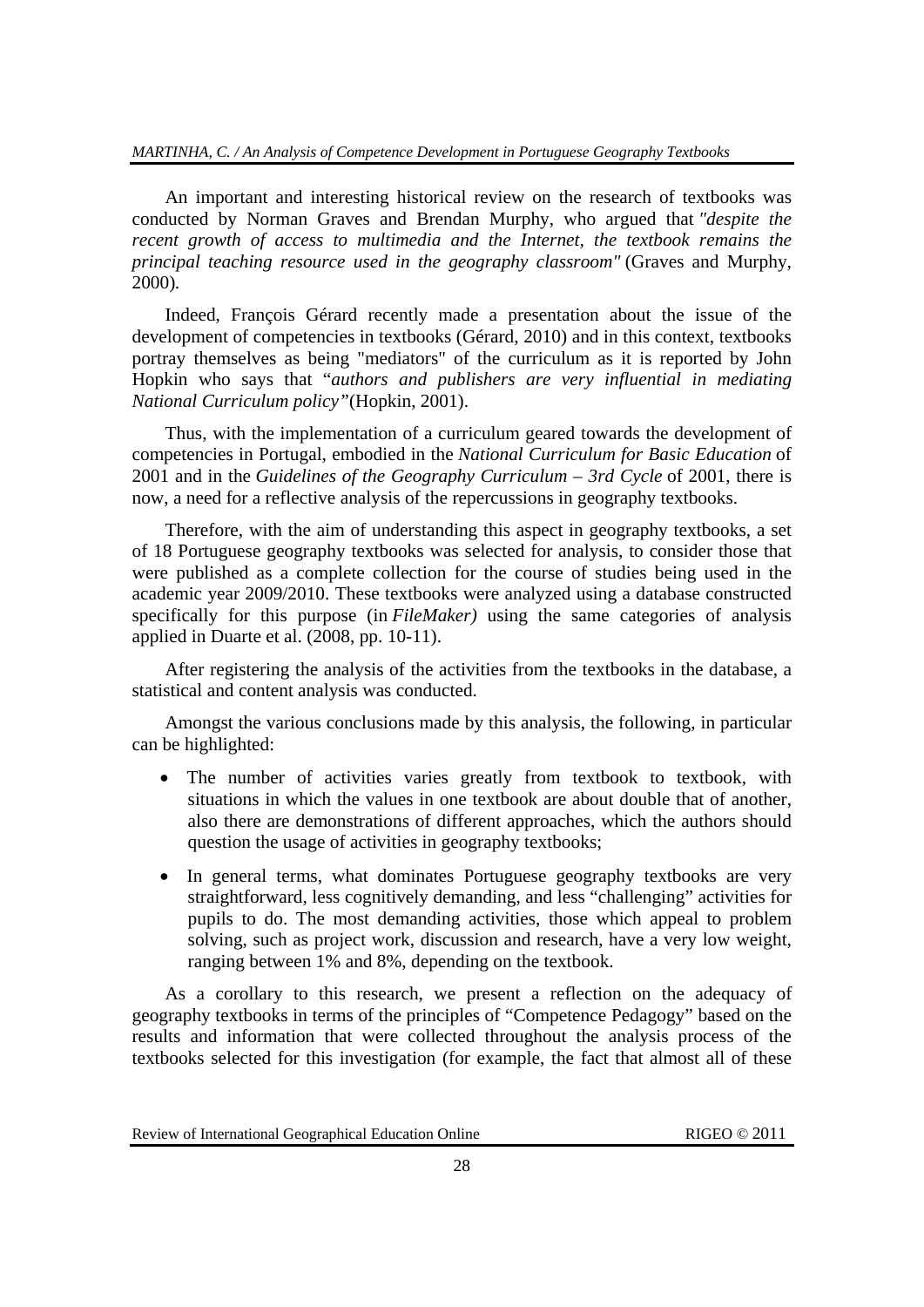textbooks have received scientific-technical review, but only few have been pedagogically reviewed).

We intend that this research will invigorate the scientific community's discussion of geography teaching around the practical implementation of "Competence Pedagogy" and around the design and use of geography textbooks following a teaching-learning oriented method that incorporates towards the development of competencies.

#### **Method**

This research used a mixed method that employed both quantitative and qualitative methods. In quantitative terms, we calculated the proportions of each activity type in every analyzed textbook. Our qualitative approach was a content analysis of all activities in the textbooks, in the way that was developed by Laurence Bardin, through a process of categorization (Bardin, 1979). The information from the content analysis was recorded, at an early stage of the research, in a *FileMaker* database.

In this database, we recorded the values (in absolute values) for each descriptor analysis, grouped together with each type of activity and inserted examples of each. With these values, we calculated their respective proportions for every textbook and compared the various textbooks amongst themselves. The examples were included to better illustrate and characterize each type of activity. In our database, we disaggregated the values that were in the textbooks from those belonging to projects of the activities books.

*FileMaker* was chosen to support this analysis because it is an easy program to use; it is a program that works on both Windows and Macintosh; it allows the insertion of images (which are very useful in textbook analysis) and allows data to be exported to other programs.

The analytical categories we decided to use were those defined in "Textbooks, Etextbooks and Students Activities" because we determined they had a good fit with our research objectives. The content of the project and some of its results are presented by Claudino (2009 and 2010) and Duarte et al. (2008 and 2009). In this field of research, we have also published some papers (Martinha 2009, 2010a, 2010b and 2010c).

We choose the textbooks that have a "collection" (those whose title is currently available for all years of the course) because this is representative of the successful adoption by schools and also because the textbooks collections provide access to a considerable editorial/authorial diversity.

The analytical categories, of the project "Textbooks, E-textbooks and Students Activities", which were adopted, are listed in Table 1.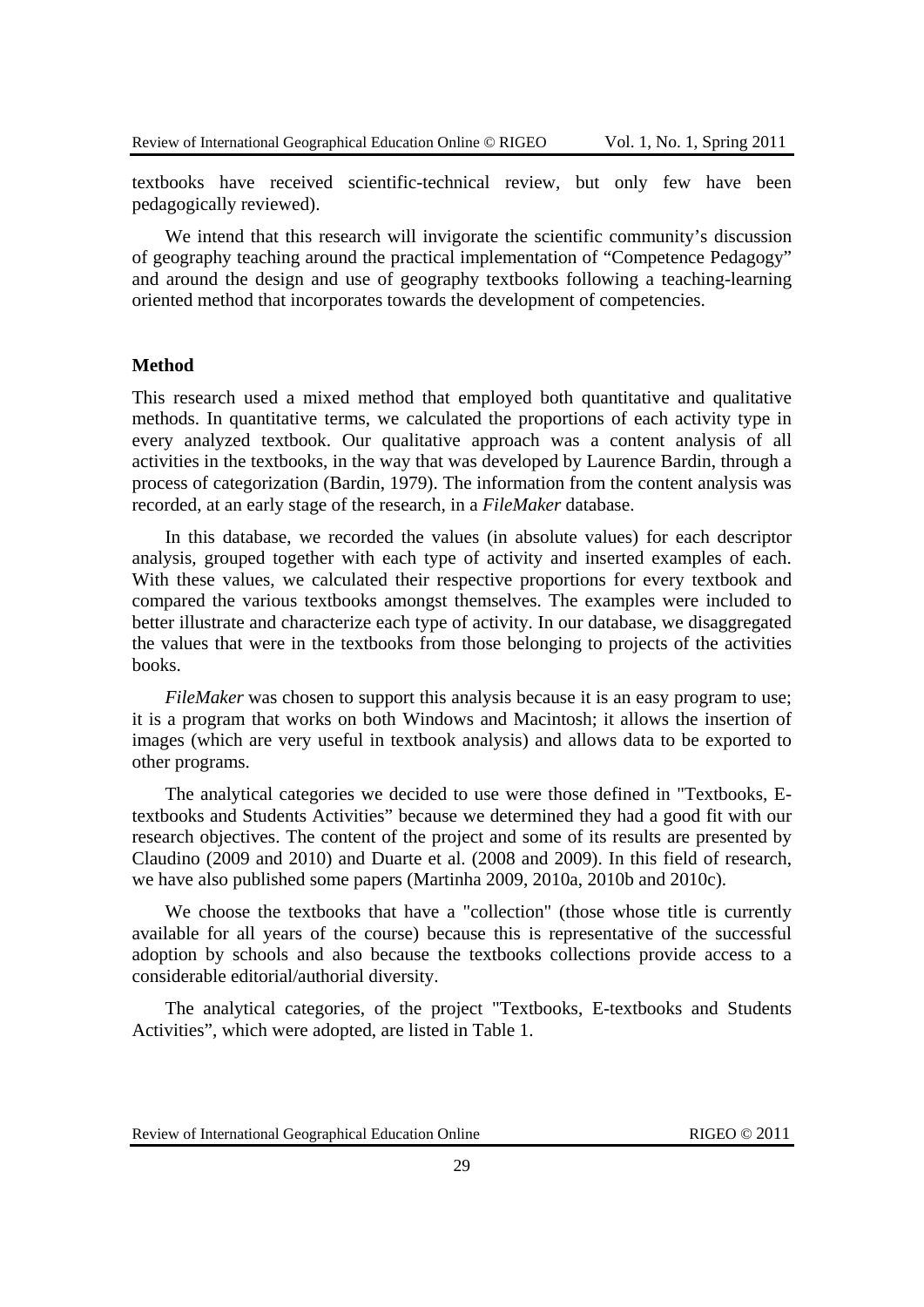#### **Table 1.**

*Textbook analysis categories of the project "Textbooks, E-textbooks and Students Activities" and its descriptors (in Duarte et al., 2008, p. 10-11 [Author's translation])* 

| <b>Textbooks Analysis Categories</b>                                                                   | <b>Descriptors</b>                                                                                                                                                                                                                                 |  |  |  |
|--------------------------------------------------------------------------------------------------------|----------------------------------------------------------------------------------------------------------------------------------------------------------------------------------------------------------------------------------------------------|--|--|--|
| Activities of type $1$ – Memorization and/or Transposition<br>Activities                               | Indicate<br>$\bullet$<br>Enumerate<br>$\bullet$<br>Copy<br>٠<br>Distinguish<br>$\bullet$<br>List<br>$\bullet$<br>Find<br>Underline<br>٠<br>Transcribe<br>$\bullet$                                                                                 |  |  |  |
| Activities of type 2 – Exploration and Production of<br><b>Documents Activities</b>                    | Describe<br>$\bullet$<br>Characterize<br>$\bullet$<br><b>Identify</b><br>٠<br>Exemplify<br>$\bullet$<br>Compare<br>$\bullet$<br>Sort<br>$\bullet$<br>Interpret tables,<br>diagrams,<br>pictures                                                    |  |  |  |
| Activities of type 3 – Recast Activities                                                               | Count<br>$\bullet$<br>Report<br>٠<br>Comment<br>$\bullet$<br>Explain<br>$\bullet$<br>Explicit<br>$\bullet$<br>Correct<br>$\bullet$<br>Extend<br><i>Summarize</i><br>Reconstitute<br>$\bullet$<br>Synthesize<br>$\bullet$<br>Transform<br>$\bullet$ |  |  |  |
| Activities of type 4 - Problematic Situations/Experimental<br>Activities/Projects/Knowledge Production | <b>Discuss</b><br>$\bullet$<br>Assess<br>$\bullet$<br>Boost/participate in projects<br>٠<br>Search<br>$\bullet$                                                                                                                                    |  |  |  |

The acquisition, organization and handling of the data were originally registered in a database constructed for the purpose of this study in *FileMaker* (Figure 1), where it was defined to identify the textbooks, and then an analysis was made of all descriptors cited and percentages of each type of activity were calculated. The database also included a brief commentary and provided some examples of the activities in the textbooks.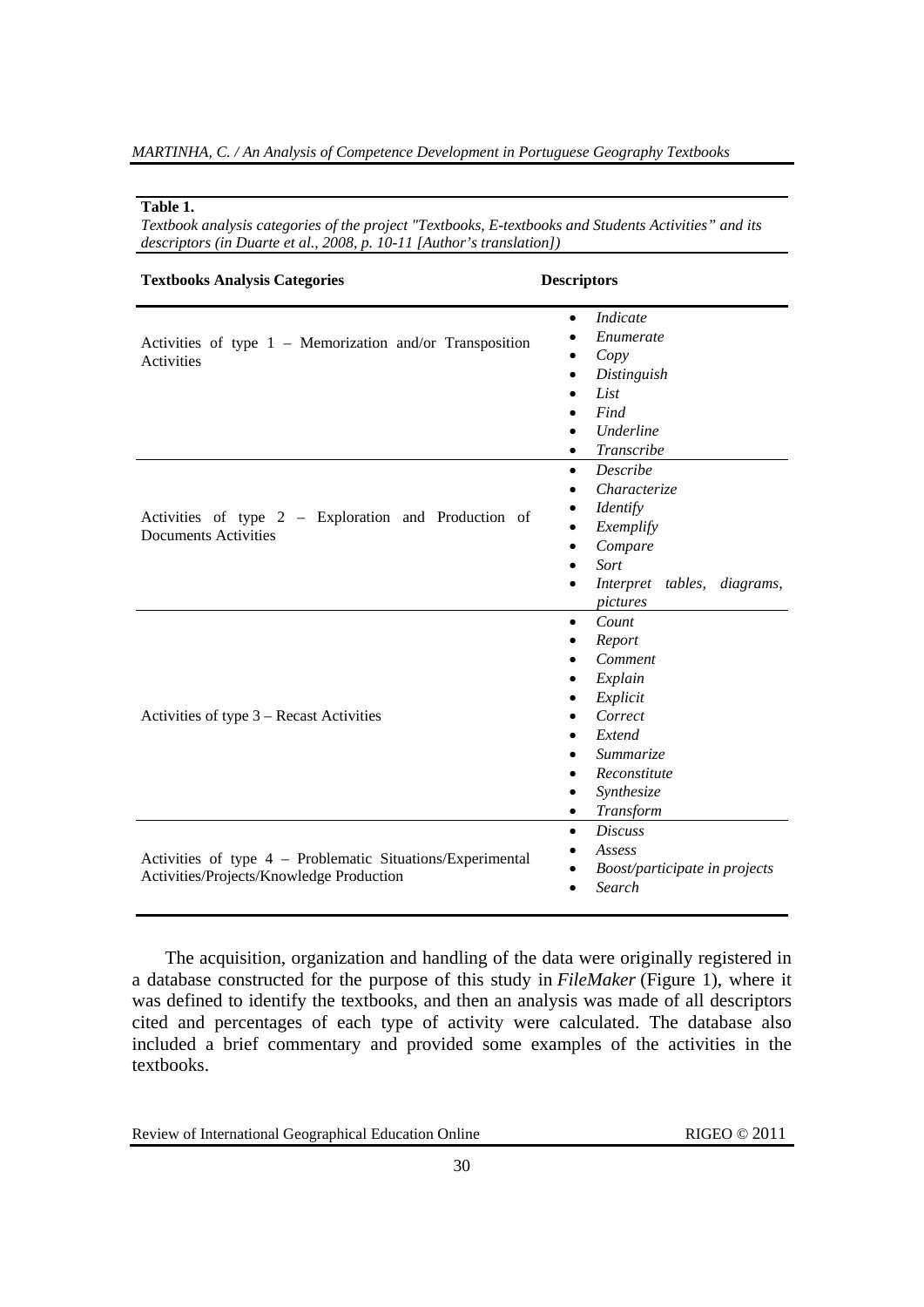Review of International Geographical Education Online © RIGEO Vol. 1, No. 1, Spring 2011

|                      | FileMaker Pro Advanced - [Base Manuais]                                    |                                                                                                                                                                                                                    | F<br>$\overline{\mathbf{x}}$<br>$\Box$ |
|----------------------|----------------------------------------------------------------------------|--------------------------------------------------------------------------------------------------------------------------------------------------------------------------------------------------------------------|----------------------------------------|
| N                    |                                                                            | File Edit View Insert Format Records Scripts Tools Window Help                                                                                                                                                     | $ E$ $\times$                          |
|                      |                                                                            |                                                                                                                                                                                                                    |                                        |
|                      |                                                                            |                                                                                                                                                                                                                    |                                        |
| <b>Browse</b>        |                                                                            | A Pedagogia por Competências nos Manuais Escolares de Geografia<br>O O Cristiana Martinha - FLUP / Doutoramento em Geografia                                                                                       | $\equiv$                               |
| Layout:<br>Manuais > |                                                                            |                                                                                                                                                                                                                    |                                        |
|                      | I - Identificação do Manual Escolar                                        | Sigla MF9                                                                                                                                                                                                          |                                        |
|                      | <b>Titulo</b>                                                              | Viagens 9                                                                                                                                                                                                          |                                        |
|                      | Autor(es)                                                                  | Arinda Rodrigues; João Coelho                                                                                                                                                                                      |                                        |
|                      | <b>Revisor(es) Científico(s)</b>                                           | José Manuel Simões                                                                                                                                                                                                 |                                        |
| Record:              |                                                                            | não apresenta                                                                                                                                                                                                      |                                        |
| <b>18</b>            | Revisor(es) Pedagógico(s)                                                  |                                                                                                                                                                                                                    |                                        |
| Total:<br>18         | Ano de Escolaridade                                                        | g °                                                                                                                                                                                                                |                                        |
|                      | Ano                                                                        | 2008                                                                                                                                                                                                               |                                        |
| Semi-sorted          | <b>Editora</b>                                                             | <b>Texto Editores</b>                                                                                                                                                                                              |                                        |
|                      | Local                                                                      | Lisboa                                                                                                                                                                                                             |                                        |
|                      | N.º de Edição                                                              | 1 <sup>3</sup>                                                                                                                                                                                                     |                                        |
|                      | <b>Tiragem</b>                                                             | 7200 (8100 para o                                                                                                                                                                                                  |                                        |
|                      | <b>Elementos Analisados</b>                                                | Manual (1 volume) + "Caderno de Actividades" e "Gula de Viagens" (1 volume -<br>vendido em separado ao aluno)                                                                                                      |                                        |
|                      | <b>Total de actividades</b>                                                | $431 + 169 + 48$<br>648                                                                                                                                                                                            |                                        |
|                      | contribuir para a melhoria da escola?. Lisboa, UID-OPECE, 2008, p. 10-11). | II - Categorias de Análise do Manual Escolar e seus Descritores<br>(De acordo com as enunciadas em DUARTE, José, CLAUDINO, Sérgio, SILVA, Cecília, SANTO, Esmeraida, CARVALHO, Leonor - Podem os manuais escolares |                                        |
|                      |                                                                            | 1. Actividades de Memorização e/ou Transposição                                                                                                                                                                    |                                        |
|                      | % no Total do Manual 34                                                    |                                                                                                                                                                                                                    |                                        |
| 100 Jul 1 Browse     | $ \bullet$ $\rightarrow$                                                   |                                                                                                                                                                                                                    |                                        |
| For Help, press F1   |                                                                            |                                                                                                                                                                                                                    |                                        |
| 77                   | FileMaker Pro Advan                                                        |                                                                                                                                                                                                                    | △ ▲ 雷 國 中<br>15:31                     |

**Figure 1.** *A Print screen of the database for textbook analysis in FileMaker. The database is in Portuguese and this image contains only one part of it, to illustrate that it is a very useful tool for textbook analysis*

## **Findings**

| Table 2.<br>Distribution of Activity Types In Analysed Textbooks, by Percentage |                                   |                                   |                                   |                                   |              |  |
|---------------------------------------------------------------------------------|-----------------------------------|-----------------------------------|-----------------------------------|-----------------------------------|--------------|--|
| <b>Textbooks</b>                                                                | $%$ of<br>activities of<br>type 1 | $%$ of<br>activities of<br>type 2 | $%$ of<br>activities of<br>type 3 | $%$ of<br>activities of<br>type 4 | <b>Total</b> |  |
| MA7                                                                             | 36                                | 46                                | 17                                |                                   | 100          |  |
| MA <sub>8</sub>                                                                 | 40                                | 38                                | 21                                |                                   | 100          |  |
| MA <sub>9</sub>                                                                 | 28                                | 34                                | 35                                | 3                                 | 100          |  |
| MB7                                                                             | 42                                | 29                                | 21                                | 8                                 | 100          |  |
| MB <sub>8</sub>                                                                 | 37                                | 13                                | 45                                | 5                                 | 100          |  |
| M <sub>B</sub> 9                                                                | 46                                | 23                                | 24                                | 7                                 | 100          |  |
| MC7                                                                             | 39                                | 36                                | 21                                | 4                                 | 100          |  |
| MC <sub>8</sub>                                                                 | 31                                | 43                                | 24                                | $\mathcal{D}$                     | 100          |  |
| MC <sub>9</sub>                                                                 | 33                                | 37                                | 24                                | 6                                 | 100          |  |
| MD7                                                                             | 42                                | 34                                | 21                                | 3                                 | 100          |  |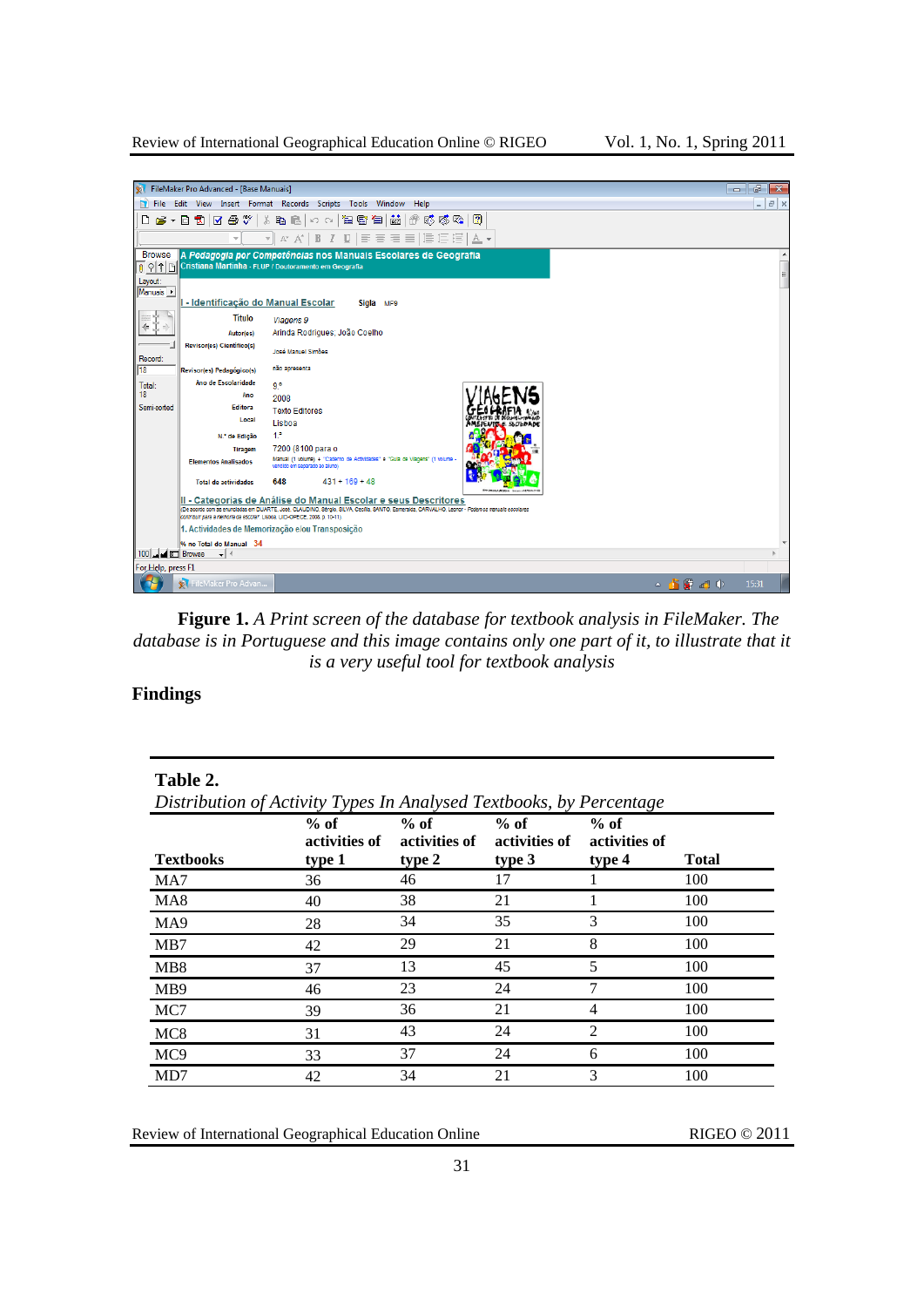| MD <sub>8</sub> | 30 | 39 | 27 |   | 100 |
|-----------------|----|----|----|---|-----|
| MD <sub>9</sub> | 35 | 34 | 26 |   | 100 |
| ME7             | 46 | つら | 24 |   | 100 |
| ME <sub>8</sub> |    | 28 | 25 |   | 100 |
| ME9             |    | 26 | 29 |   | 100 |
| MF7             | 34 | 39 |    | h | 100 |
| MF <sub>8</sub> |    |    | 24 |   | 100 |
| MF9             | 34 | 35 |    |   | 100 |

*MARTINHA, C. / An Analysis of Competence Development in Portuguese Geography Textbooks* 

Analysis of the textbooks, the distribution of the activities in the textbooks by type of activity is as follows (Table 2 and Chart 1).

From this table it can be concludes that in general terms, the types of activities most frequently presented in textbooks are classified by types 1 and 2 (the simplest activity in terms of cognition). The more complex activities that contribute more to developing competencies in pupils (activities of type 4) have very low values, ranging from 1% in MA7 and MA8 and 8% in MB7.

Looking at the collection (Chart 1) we can conclude that the collections that have a more balanced distribution of activities are the collections MB and MF because they have a higher proportion of activity of type 3 and 4. The collection that has the lowest balance is MA, where the activities of types 1 and 2 (the simplest) have a large proportion and the ones of type 3 and 4 have very low values.



**Chart 1.** *Distribution of the types of activities in the collections of analyzed textbooks; in percentage (each collection includes the volume of 7th, 8th and 9th grades)*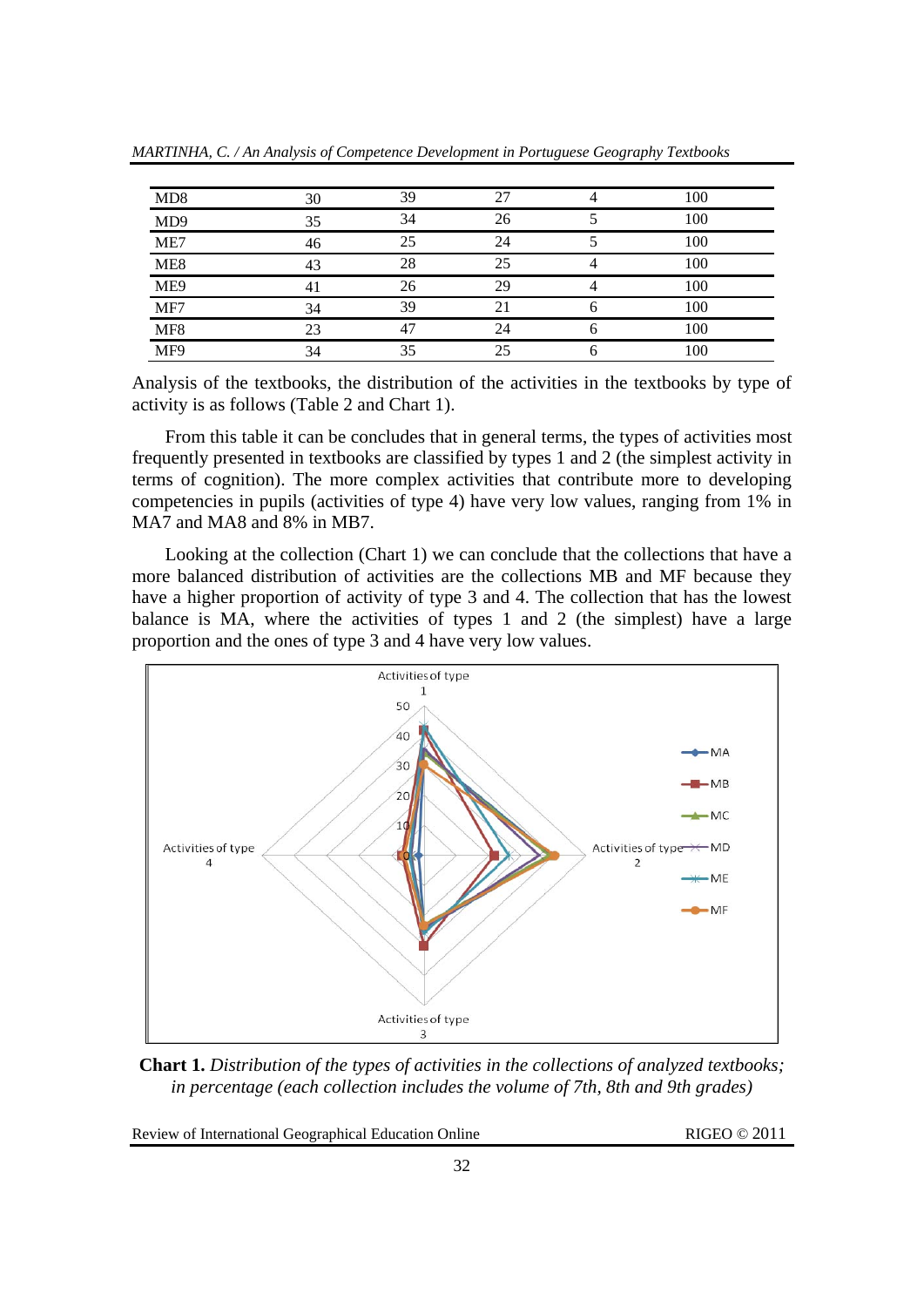However, it is important to mention that MA is the collection of geography textbooks which is most used by Portuguese teachers and schools. Therefore, are our schools/teachers leaning toward too much "dumping down" in the teaching of Geography? Are they really concerned about the development of competencies in pupils by opting for geography textbooks that are more basic and simple, and therefore less demanding on pupils, from a cognitive point of view? Viewing the situation of school grades, it is as follows (Chart 2, Chart 3 and Chart 4):



**Chart 2.** *Distribution, in percentage, of the types of activities in the analyzed textbooks for the 7th grade* 



**Chart 3.** *Distribution, in percentage, of the types of activities in the analyzed textbooks for the 8th grade*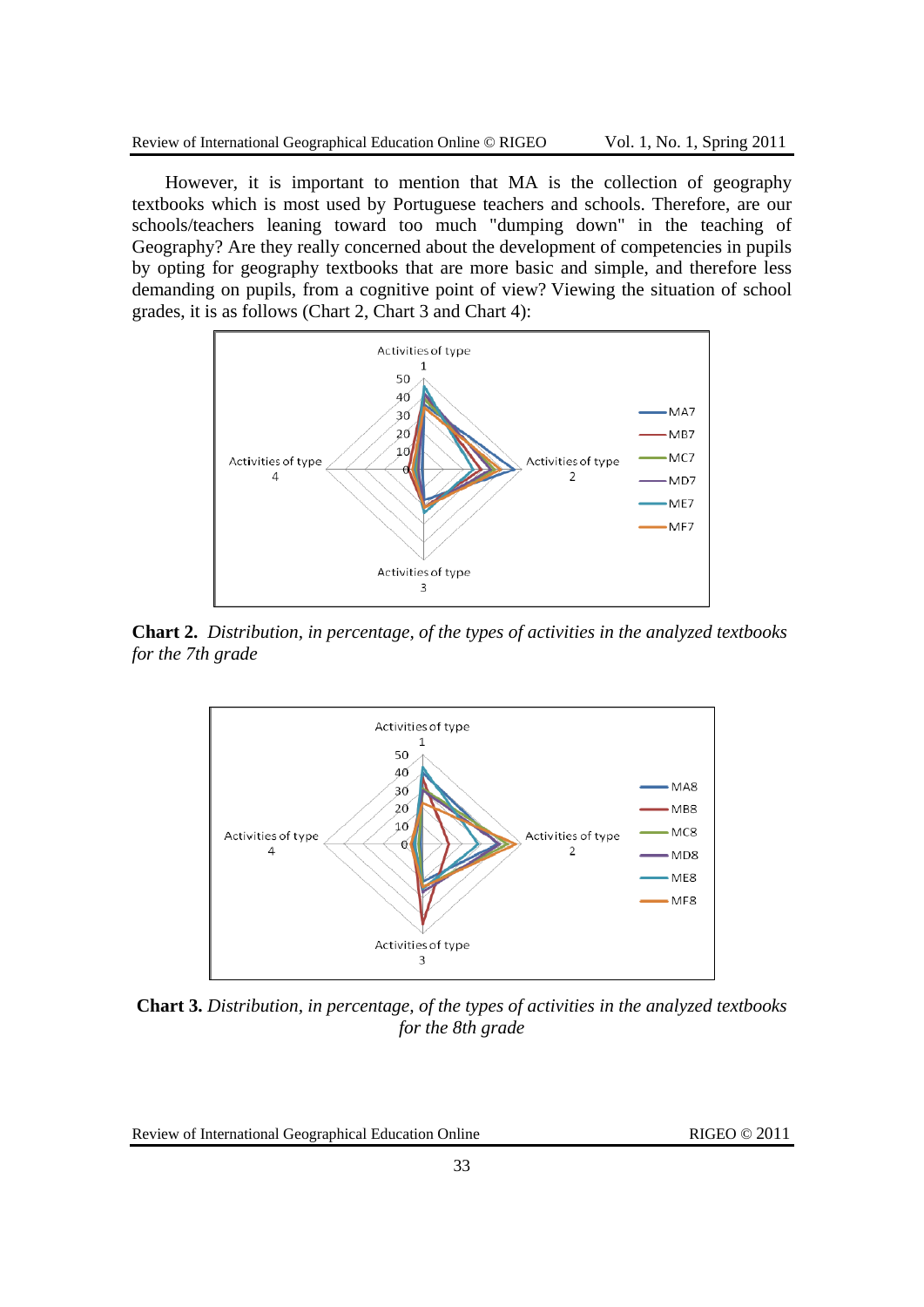

**Chart 4.** *Distribution, in percentage, of the types of activities in the analyzed textbooks for the 9th grade* 

These charts show that in general terms, there is little evolution in terms of the types of activities over the progression of grades in school. There is only a slight increase in the activities of type 3, but not in type 4. This indicates that throughout the grades, the dominant activities in the textbooks examined are of types 1 and 2. Although it would be expected that with the advancing of the grades in school, that there should be an increase in the complexity of activities to promote the development of competencies in these textbooks, the situation changes very little over these three years in the cycle of studies.

## **Results and Discussion**

This analysis of Portuguese geography textbooks concludes that they use a variety of approaches to present different types of activities. However, generally speaking, it should be noted that all of the textbooks analyzed promote few challenging or active activities for pupils to undertake. Therefore, the textbooks in current use contribute very little toward the development of geographical competencies, as specified by the curriculum.

This analysis complements a previous study in "Textbooks, E-textbooks and Students Activities" by employing its analytical instruments and including new descriptors for analysis, and presents new results based on geography textbooks that are currently in use in the Portuguese schools. Therefore, as Widdowson and Lambert commented, "*some books have better cause to be called 'activity books' or 'work books', given the balance of material within them"* (Widdowson and Lambert, 2005).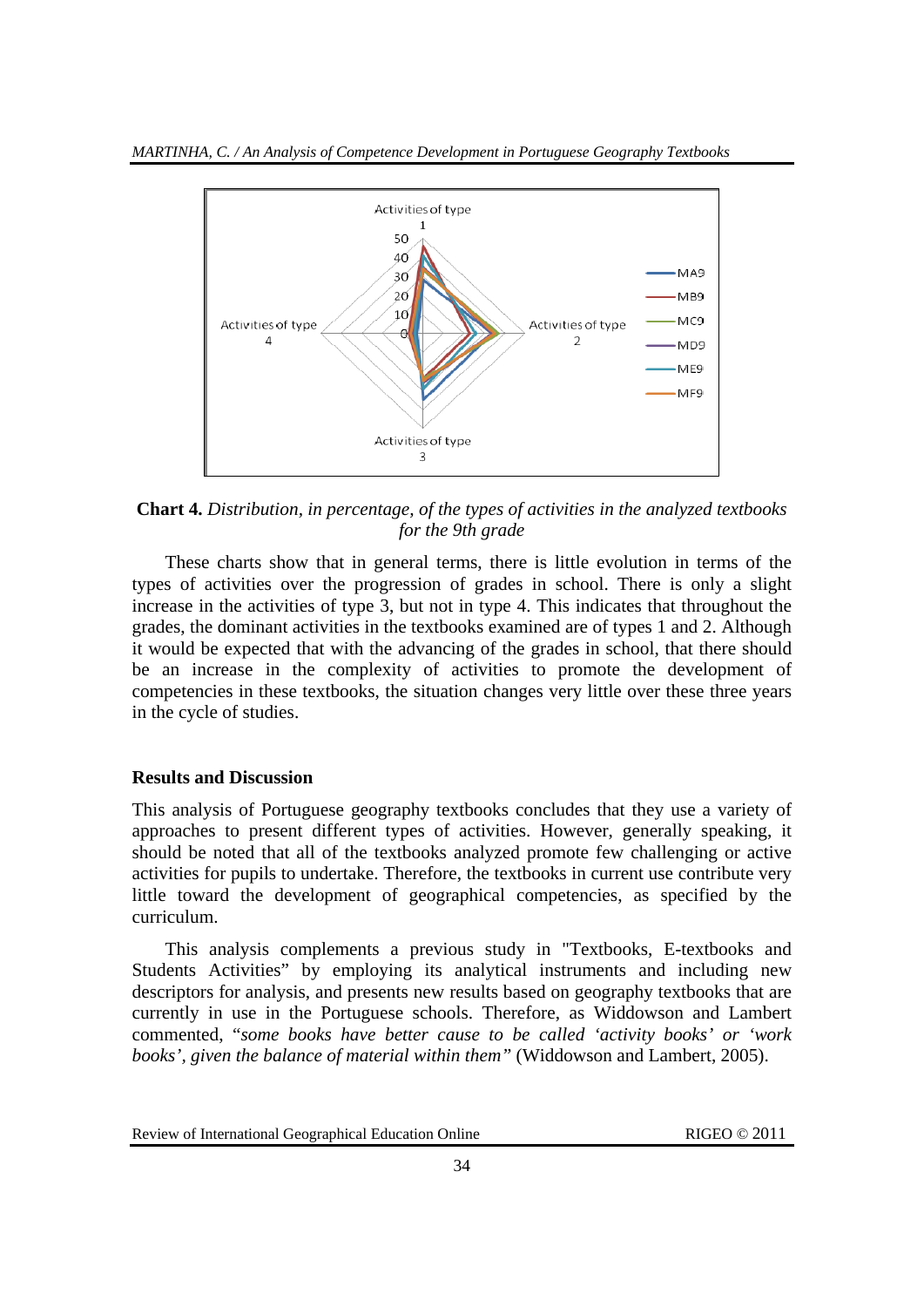Moreover, this research on Portuguese textbooks confirms findings made by Zuzana Sikorova that, "*some experts found that textbooks control significantly only the content, particularly the selection and sequencing of topics (Gustafsson, in Johnsen 1993), others affirm that they control also the methodology of lessons (Sigurgeirsson 1992)"* (Sikorova, 2007) and also identified four types of activities which may exist in textbooks (such as the ones we used) that were: knowledge, orientation, comprehension and application (Sikorova, 2007).

At the IARTEM conference in 2007, two interesting articles were presented that dealt with textbooks content and use: one by Petr Knecht (2007) about the evaluation of geography textbooks made by pupils and another by Mike Horsley (2007) which states that, "*the term textbook pedagogy was initially used by Lambert* (2000) *in his discussion of research on the classroom use of textbooks and teaching and learning materials. The term refers (Lambert 2000; Horsley & Walker, 2006) to the ways that teachers use texts in the classroom, how they access and adapt texts, and how they create a context for their use"* (Horsley, 2007)*.* So, we can conclude, as Shoko Kimura has done that:

 "*there are textbooks preferred by Geography teachers* [that] *link the activities to be undertaken by pupils. Moreover, these books rush the teaching strategies to develop the topic under discussion. Often there are comments that are textbooks very active and there are those who consider them guided by constructivism"* (Kimura, 2008).

It goes to say that, these types of textbooks can be inserted in the category of "open-ended" textbooks reported by David Waugh who contends that they: "*have a limited structure; are less formal; encourage a variety of approaches; give greater flexibility for the teacher/pupils* [and are] *likely to be more time-consuming to implement*" (Waugh, 2000) in an article that is complemented by one by David Lambert's in the same volume (Lambert, 2000) and also in other studies (Lambert, 1999). Results along the same line were concluded by Injeong Jo and Sarah Bednarz who stated that "*the results indicate that textbook questions focus on low-level spatial concepts more frequently than high-level spatial concepts; few questions require students to create various kinds of spatial representations; and textbook questions only rarely encourage higher-order cognitive skills"* (Jo and Bednarz, 2009)*.* 

From this perspective, we reiterate the reflections about methods in textbooks (continuity and changes in pedagogical processes) made by William Marsden (2001) and those made by Eyüp Artvinli who concluded with his research, about Turkish geography textbooks, that "*when it is considered that the aim of curriculum is to reach "geographic skills", this textbook should be renewed according to geographic skills"* (Artvinli, 2009). Therefore, there are several important points for reflection and discussion: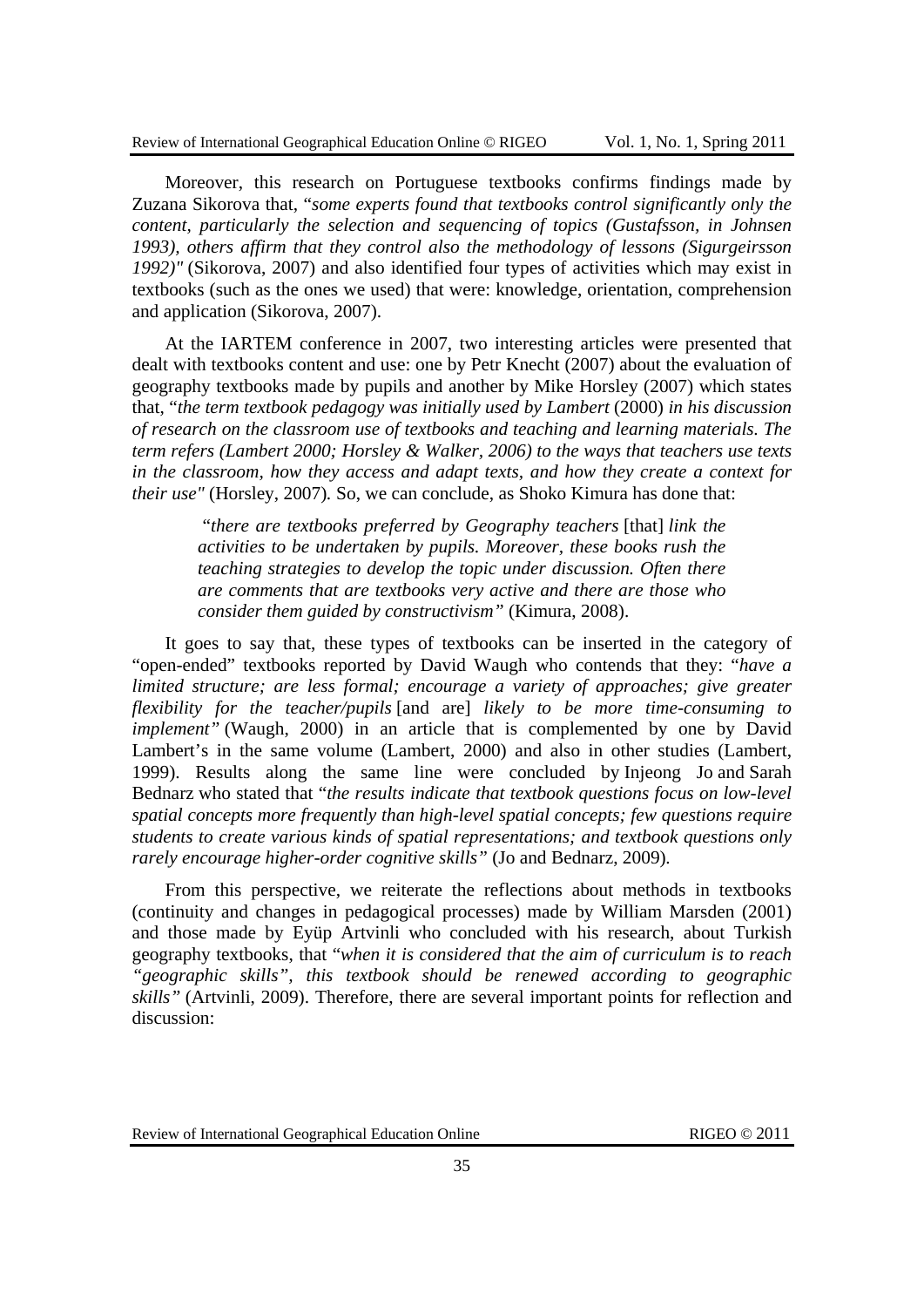- The analyzed textbooks mainly have very straightforward and less challenging activities for students, an educational approach that does not promote the development of competencies;
- Textbook authors and editors seek to publish a great number of activities for students, but the activities are not very challenging;
- The procedures for certification of textbooks should consider and evaluate the types of activities that appear in geography textbooks;
- Curriculum changes and educational paradigms should not merely occur in programs but they should also be directly integrated into the content of textbooks.

# **Conclusion**

The general conclusion of this project is that Portuguese textbooks in Geography are very "basic" and rather poorly targeted towards the development of competencies in pupils. However, this research showed that individual textbooks differ substantially and that despite a general trend toward a basic approach, there are textbooks that provide students with a range of activities that are more diversified and more cognitively challenging than others. So, it is very important for teachers to have access to this type of information about the various textbooks' content and approach to Geographical education. In this context, M.ª Helena Esteves says that:

*Considering the curricular reorganization of Geography in primary education, textbook publishers felt the need to rethink the textbooks in order to support the subject. And, as it happened in the National Curriculum, textbooks "lost weight" in terms of content and tried to invest in activities, to make the subject more closely linked to active methodologies*" (Esteves, 2006 [Author's translation]).

However, it was demonstrated through this research that the "investment" in activities presented in textbooks was toward including many activities, rather than addressing the current and increasing need for challenging and active activities for pupils in geography textbooks in Portugal.

It is precisely this "watering down" of the activities in geography textbooks that make us believe that they are not very effective in helping to develop geographical competencies in our pupils in Portugal. In this context more international research regarding is needed. Thus, there several lines of research that should be developed further:

 It would be interesting to conduct a comparative study of textbooks, regarding the types of activities that they contain, in several countries for the same levels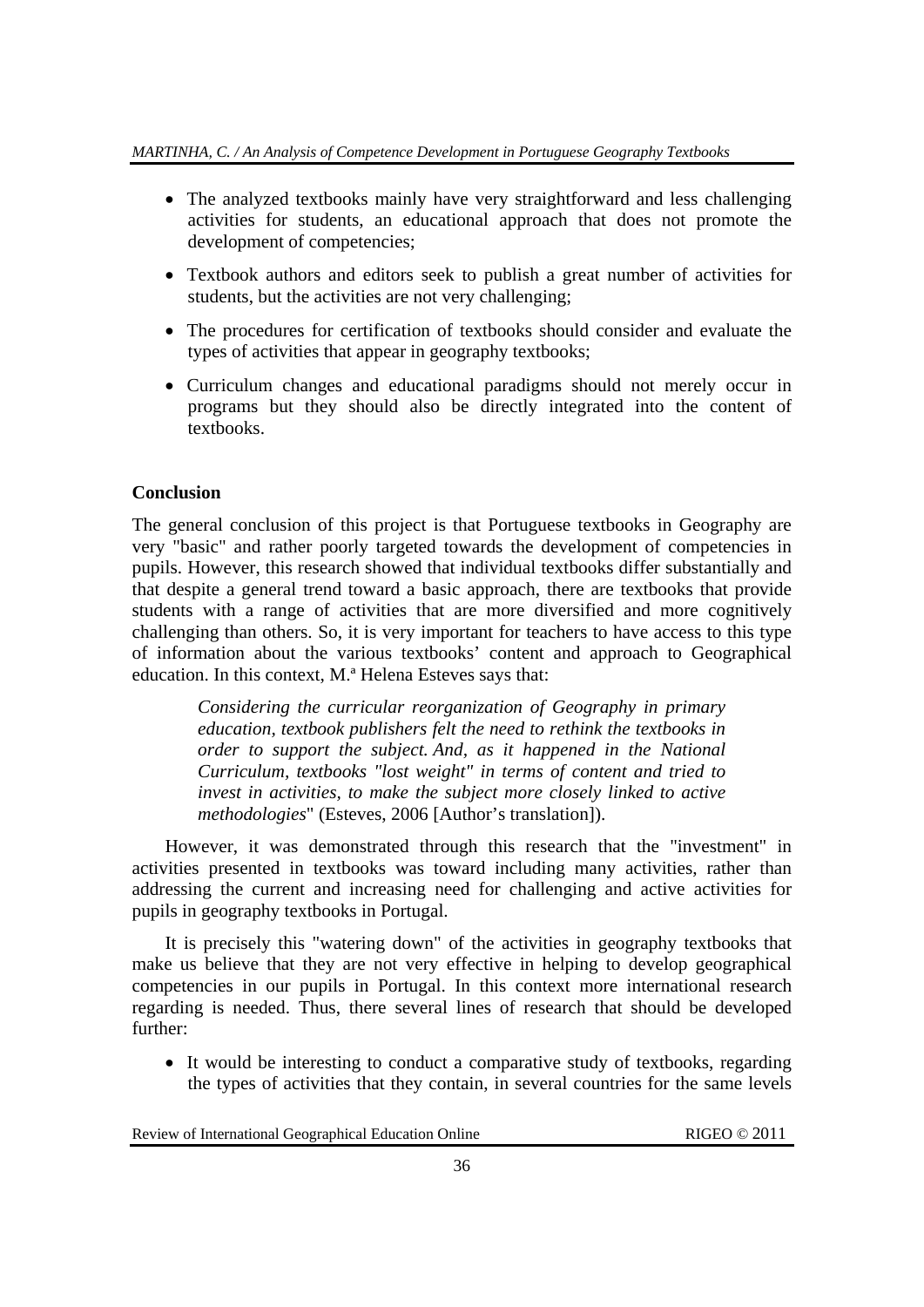of education. It would be very useful to know the differences or similarities between countries;

- It would be quite informative to conduct this kind of research in other countries;
- It would be important to "cross check" the data from this research with reports from teachers of Geography in Portugal in order to know the reasons that lead them to adopt the more basic Geography school textbooks, because in Portugal there are teachers who choose the textbooks that a school adopts;
- It would also be instructive to assess pupils' opinions to determine what kind of "use" they give these textbooks.

Considering these studies, we must emphasize that it would be beneficial for researchers to alert and advise editors and authors of textbooks that their texts should contain more activities aimed at developing competencies in pupils, and offer concrete examples of this approach to Geographic education. Moreover, (in countries where available) governments that have commissions for textbook certification should also consider the recommendations from these kinds of textbook research. Finally, teachers should be trained and/or reminded of why it is important to choose and actively use textbooks that promote the development of competencies in their pupils.

## **Biographical statement**

**Cristiana MARTINHA** is currently a PhD student in Geography in University of Porto, developing a doctoral thesis related to the integration of the "Competence Pedagogy" in Geography Teaching in Portugal. She is also a researcher of CEGOT (Center of Studies in Geography and Spatial Planning) of Portugal. Her focus areas are: Competence Pedagogy in Geographical Education; Geography Textbooks analysis (in content and in a pedagogical view); Geography Teacher Training; Geography Curriculum; History of Geographical Education.

## **References**

Artvinli, E. (2009). The Level of the Access to Geographic Skills in the 9. Year Geography Textbook according to Geography Curriculum. *Erzincan Egitim Fakültesi Dergisi Cilt-Sayi,* 11-2, 51-66.

Bardin, L. (1979). *Análise de Conteúdo*. Lisboa: Edições 70.

Claudino, S. (2010). Manuais Escolares de Geografia: o esvaziamento dos propósitos pedagógicos-didácticos dos programas?. In J. Duarte (Org.), *Manuais Escolares e dinâmica da aprendizagem: podem os manuais contribuir para a transformação da escola?* (pp. 69-102)*.* Lisboa: Edições Universitárias Lusófonas.

Claudino, S. (2009, October). *Os manuais e as actividades de aprendizagem dos alunos. Discursos didácticos e propostas de Geografia e outras disciplinas*. [PowerPoint slides]. Paper presented at Colóquio Geografia aos Sábados II edição, Faculdade de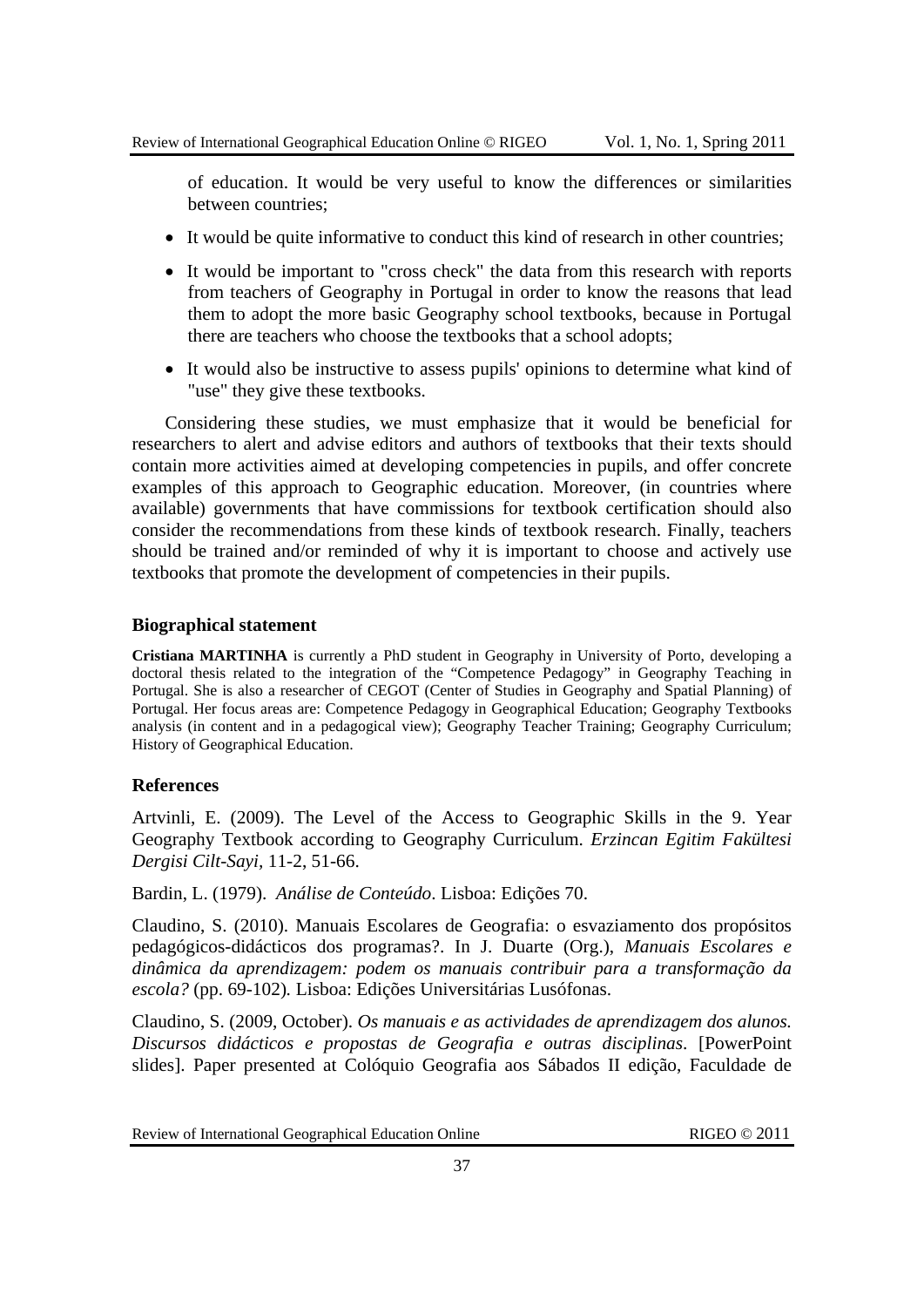Letras da Universidade do Porto. Retrieved from http://sigarra.up.pt/ flup/noticias\_geral.ver\_noticia?P\_NR=2860.

Duarte, J., Claudino, S., Silva, C., Santo, E. & Carvalho, L. (2008). *Podem os manuais escolares contribuir para a melhoria da escola?.* Lisboa: UID-OPECE da Universidade Lusófona de Lisboa. [Preliminary Workingpaper].

Duarte, J., Claudino, S., Silva, C., Santo, E. & Carvalho, L. (2009). Podem os manuais escolares contribuir para a melhoria da escola?. In A. António, E. Estrela, C. Galego & A. Teodoro (Org.). *Educando o Cidadão Global.Globalização, Educação e Novos Modos de Governação* (pp. 578-598). Lisboa: Edições Universitárias Lusófonas.

Esteves, M. (2006). Ensinar a "Cidade" no Ensino Básico. *Finisterra*, XLI - 81, 205- 213.

Gérard, F. (2010, September). *Changements dans les manuels – Des situationsproblème aux compétences et aux concepts*. [PowerPoint slides]. Paper presented at 2.º Colóquio Internacional Manuais Escolares e Dinâmica da Aprendizagem – Manuais Escolares e mudanças nos discursos e práticas, Universidade Lusófona de Humanidades e Tecnologias. Retrieved from www.ceief.ulusofona.pt/index.php/noticias/209-2ocoloquio-internacional.

Graves, N., Murphy, B. (2000). Research into geography textbooks. In A. Kent (Ed.), *Reflective Practice in Geography Teaching,* (pp. 228-237). London: Paul Chapman Publishing.

Hopkin, J. (2001). The World According to Geography Textbooks: Interpretations of the English National Curriculum. *International Research in Geographical and Environmental Education,* 10 - 1, 46-67.

Horsley, M. (2007). Textbooks, Teaching and Learning Materials and Teacher Education. In M. Horsley, J. McCall (Ed.), *Ninth International Conference on Textbooks and Educational Media Peace, Democratization and Reconciliation in Textbooks and Educational Media* (pp. 249-260). Tonsberg: International Association on Textbooks and Educational Media.

Jo, I., Bednarz, S. (2009). Evaluating Geography Textbook Questions from a Spatial Perspective: Using Concepts of Space, Tools of Representation, and Cognitive Processes to Evaluate Spatiality. *Journal of Geography,* 108 - 1, 4-13.

Kimura, S. (2008). *Geografia no Ensino Básico - Questões e Propostas.* São Paulo: Contexto.

Knecht, P. (2007). Pupils' Criteria for Textbook Evaluation: A Pupils Perspective on Verbal Representation of Geographical Concepts in Geography Textbooks. In M. Horsley, J. McCall (Ed.), *Ninth International Conference on Textbooks and Educational Media Peace, Democratization and Reconciliation in Textbooks and Educational Media*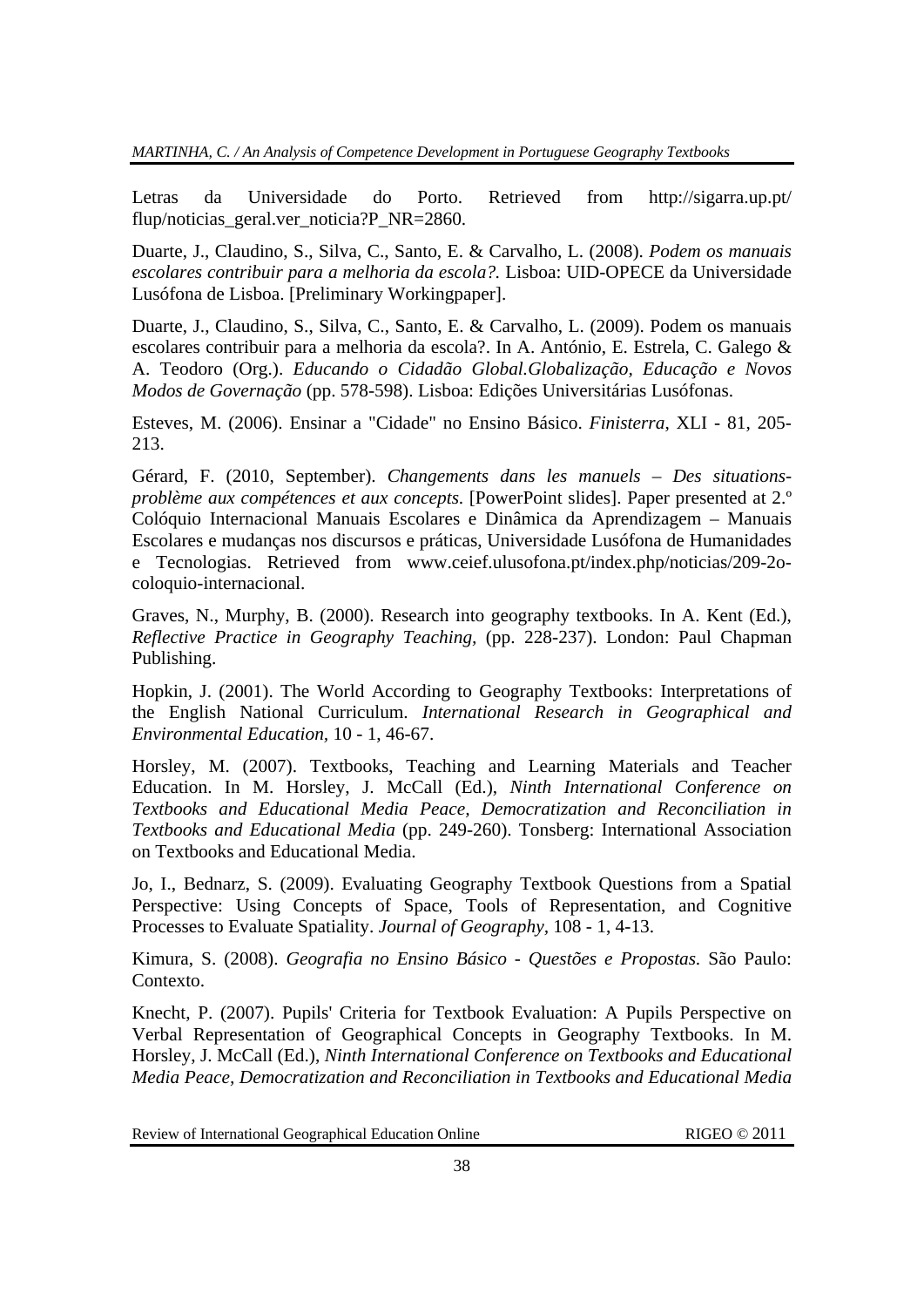(pp. 231-237). Tonsberg: International Association on Textbooks and Educational Media.

Lambert, D. (1999). Exploring the use of textbooks in Key Stage 3 geography classrooms: a small-scale study. *Curriculum Journal,* 10 - 1, 85-105.

Lambert, D. (2000). Textbook pedagogy – Issues on the use of textbooks in geography classrooms. In C. Binns, *Issues in Geography Teaching* (pp. 108-119)*.* London: RoutledgeFalmer.

Marsden, W. (2001). Method: Continuity and Change in Pedagogical Processes. In W. Marsden, *The School Textbook – Geography, History and Social Studies* (pp. 93-127)*.*  London: Woburn Press.

Martinha, C. (2009, October). *Manuais Escolares de Geografia e Pedagogia por Competências – a Formação Inicial de Professores de Geografia como elemento de reflexão crítica*. [PowerPoint slides]. Paper presented at Colóquio Geografia aos Sábados II edição, Faculdade de Letras da Universidade do Porto. Retrieved from http://sigarra.up.pt/flup/noticias\_geral.ver\_noticia?P\_NR=2860.

Martinha, C. (2010a). Investigación sobre profesores de Geografía (en prácticas): una reflexión metodológica y una hipótesis para la reflexión y el desarrollo de las prácticas de la enseñanza en la Enseñanza de la Ciencias Sociales. In R. Ávila Ruiz, M. Rivero Garcia, S. Dominguéz (Coord.), *Metodología de investigación en Didáctica de las Ciencias Sociales* (pp. 485-493)*.* Zaragoza: Institución «Fernando El Católico».

Martinha, C. (2010b). Inquéritos a Professores (Estagiários) de Geografia: uma reflexão metodológica e uma oportunidade de reflexão e de desenvolvimento de práticas de ensino em Didáctica das Ciências Sociais. *Cadernos do Doutoramento em Geografia,* 2, 87-115.

Martinha, C. (2010c). *Os Manuais Escolares e o Desenvolvimento de Competências nos Alunos – um desafio de investigação*. [PowerPoint slides]. Paper presented at 2.º Colóquio Internacional Manuais Escolares e Dinâmica da Aprendizagem – Manuais Escolares e mudanças nos discursos e práticas, Universidade Lusófona de Humanidades e Tecnologias. Retrieved from www.ceief.ulusofona.pt/index.php/noticias/209-2ocoloquio-internacional.

Martinha, C. (2010d). *Serão os Manuais Escolares de Geografia suficientemente competentes para desenvolverem as competências geográficas nos nossos alunos? – um estudo centrado em manuais escolares de Geografia de 3.º ciclo do Ensino Básico*. [PowerPoint slides]. Paper presented at XII Colóquio Ibérico de Geografia, Faculdade de Letras da Universidade do Porto. Retrieved from http://web.letras.up.pt/xiicig/.

Peyser, A., Gerard, F. & Roegiers, X. (2006). Implementing a pedagogy of integration: some thoughts based on a Textbook Elaboration Experience in Vietnam. *Planning and Changing,* 37 - 1&2, 37-55.